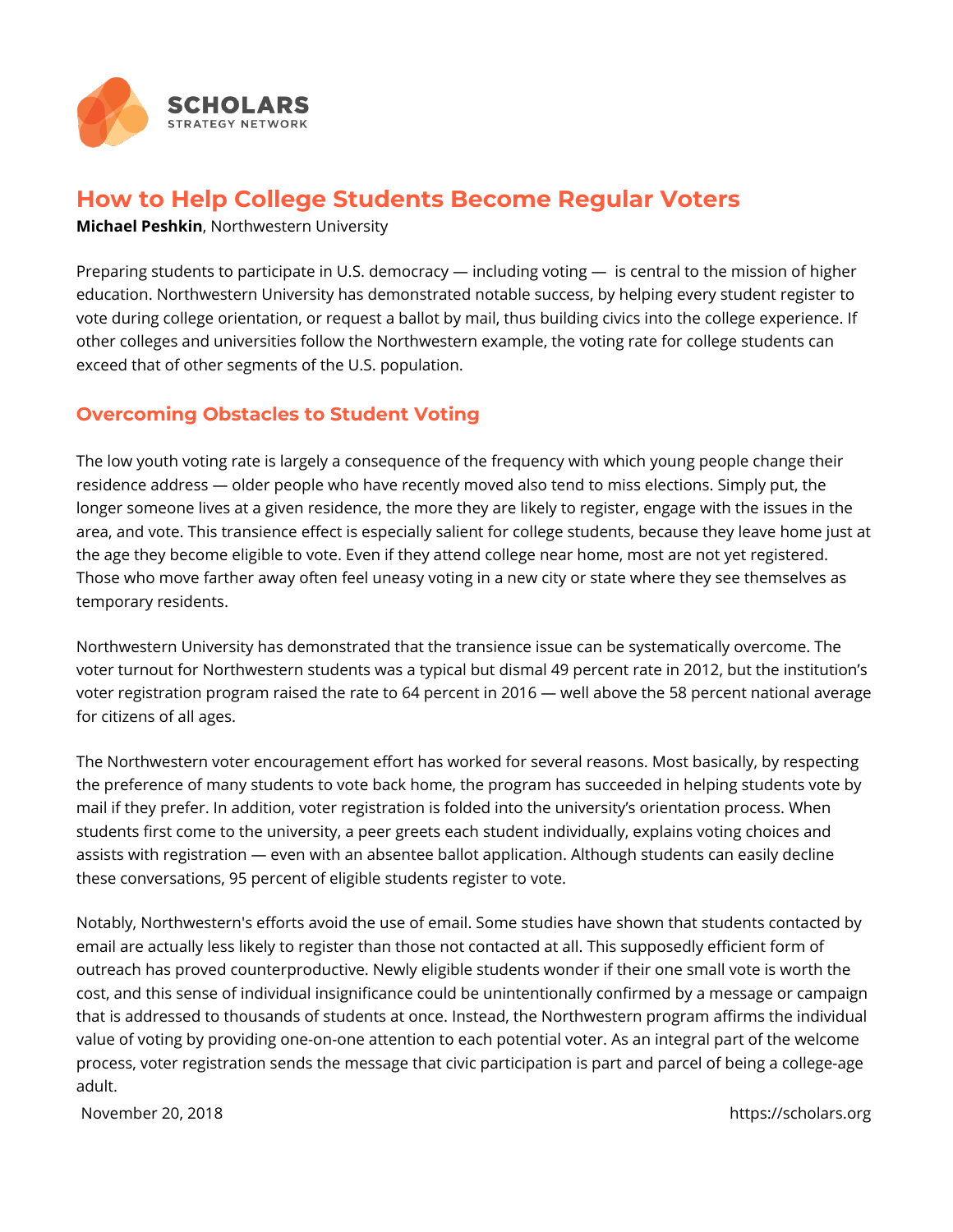## The Northwestern Principles to Boost Student Voting

Schools starting new programs do not need to do everything at once, but these

Talk to every student aboundvotiding. I peer counseling on voting is fully integrate to ensure that each eligible incoming student is assisted in registering to vote only during election years. In addition, several convenient campus locations h the year.

Respect student prefeGrteundceenst.s who prefer to vote by mail in their home commun in their college community can be encouraged to request absentee ballots.

Use electronic outreach sparingly meains at and teffective for getting students t web service, register, or actually vote. On rare occasions, email can be useful targeted alert. But students are not provoked to act by email.

Get it all done at foancsetep must be completed later, only a fraction of students the follow-up is by email, the loss is especially severe. So, all services regi applications, signatures, ID copies, addresses, stamps, and mailing must all can complete in a single in-person session.

Paper usually beats componet applications take half as much time as computer a disadvantage of paper is the need to have many different forms on hand, esped applications that vary by state. At Northwestew onteo outsige abilinepelophes wonelaptops a most year-round locations, but also use paper forms from the same site during where high rate of applicants are helped.

Assist in form completion and chelock novie erso, rspoting feels unfamiliar, individual and burdensome. Trained peer assistants are essential, as they not only help  $\epsilon$ completed but signal that each students' vote matters.

Provide confirmation and follow-up informEastpenciahly apeund the beginning of th year, students overlook most email. Each registered student should be handed paper, which is more likely to be read and physically retained. Students need they are registered; where, when, and in what ways they can vote; what is on t information about candidates and issues.

Get Out the Vote is habos wing votreather than "reminding" to vote. Electronic remin shown to have no effect. Instead, Northwestern strives to build a culture of vo the polls, election watch parties, informational websites, the visibility of regis stations, issue-oriented lectures, and "I-voted" stickers.

A recent Tufts [Unive](https://idhe.tufts.edu/nslve)lts atoked [stud](https://idhe.tufts.edu/nslve)ent voting rates at over 1,000 colleges and university and the student voting rates and the recent  $\sim$ record-setting improvement results for Northwestern's model. Some other colle creating integrated voter registration programs. But many are still just sendin November  $\frac{1}{2}$ be  $\frac{1}{2}$ nibed States has one of the lowest voting rates in steholarse band potential voters in college, raising their voting rate by 15 percent as Northwe